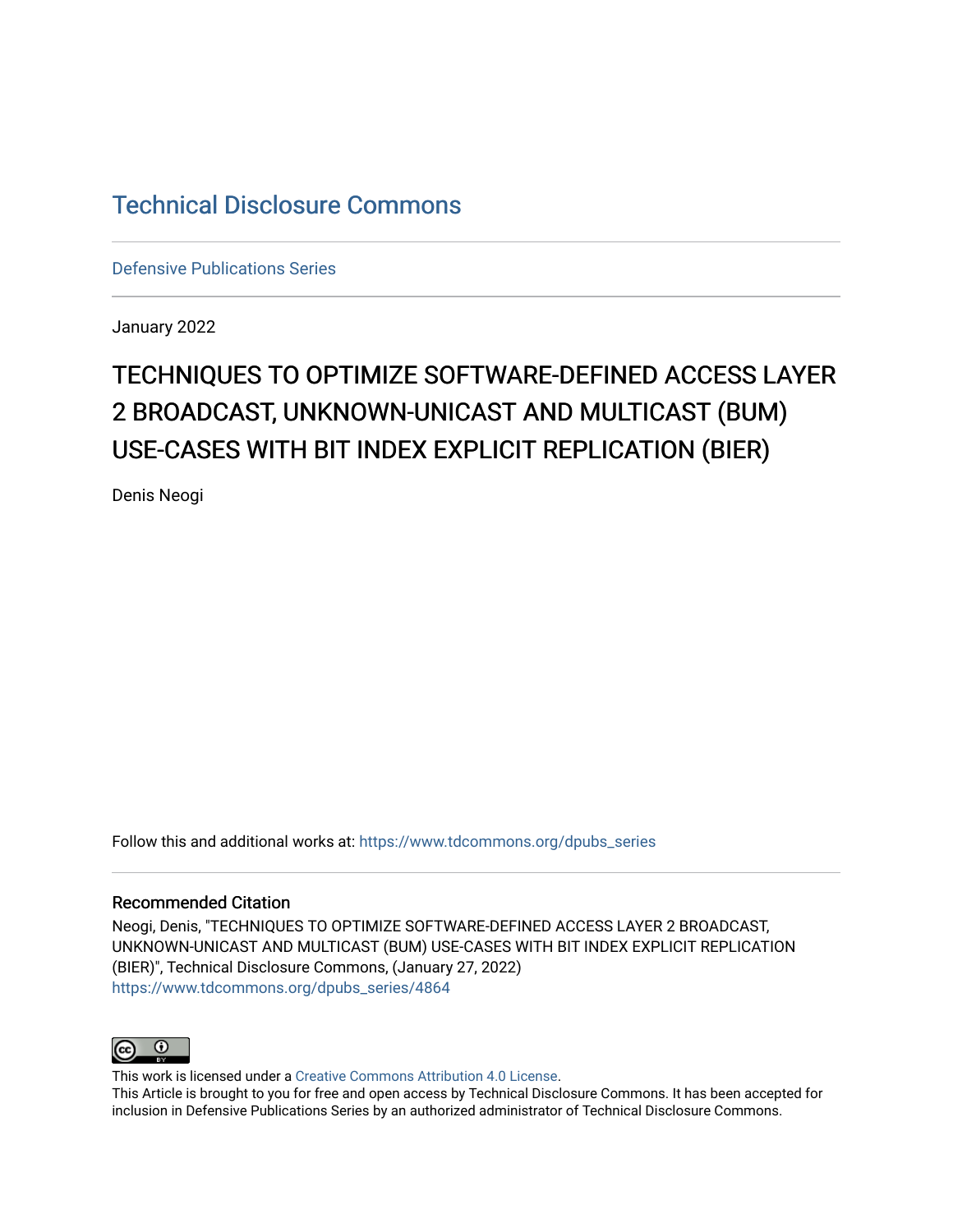# TECHNIQUES TO OPTIMIZE SOFTWARE-DEFINED ACCESS LAYER 2 BROADCAST, UNKNOWN-UNICAST AND MULTICAST (BUM) USE-CASES WITH BIT INDEX EXPLICIT REPLICATION (BIER)

# AUTHORS: Denis Neogi

# ABSTRACT

Current implementations involving Broadcast, Unknown-Unicast & Multicast (BUM) traffic in a Software-Defined Access (SDA) fabric typically rely on a traditional multicast model in which each Fabric-Edge device joins a shared Internet Protocol (IP) multicast-group having a pre-defined Multicast Rendezvous Point (RP) node or nodes effectively establishing one large broadcast domain for all Layer 2 (L2) instances in the fabric. Techniques presented herein provide for the ability to establish a model for assigning shared groups of Virtual Extensible Local Area Network (VxLAN) Virtual Network Instances (VNIs) logically and programmatically on a Fabric-Edge device to a dedicated Bit Index Explicit Replication (BIER) SubDomain based on the provisioning characteristics of the fabric. This will allow the fabric to leverage the benefits of the BIER forwarding plane in order to improve forwarding performance, achieve scalable partitioning of the BUM domains, and reduce control-plane complexity.

## DETAILED DESCRIPTION

Existing deployments of a Software-Defined Access (SDA) fabric can achieve Broadcast, Unknown-Unicast and Multicast (BUM) functionality using a traditional anysource multicast model. Fabric-Edge (FE) devices may join an IP multicast group(s) having a pre-defined Multicast-RP node(s) in a fabric, which establishes the required multicast states in the network for BUM traffic. Failure of the Multicast-RP node may cause extensive re-computation of the multicast states and lead to delayed convergence and outages in the L2 space. In addition, FE devices and their corresponding VxLAN Virtual Network Instances (VNIs) must be carefully and logically mapped to the range of allowed IP multicast groups for BUM use-cases to avoid creating large broadcast domains.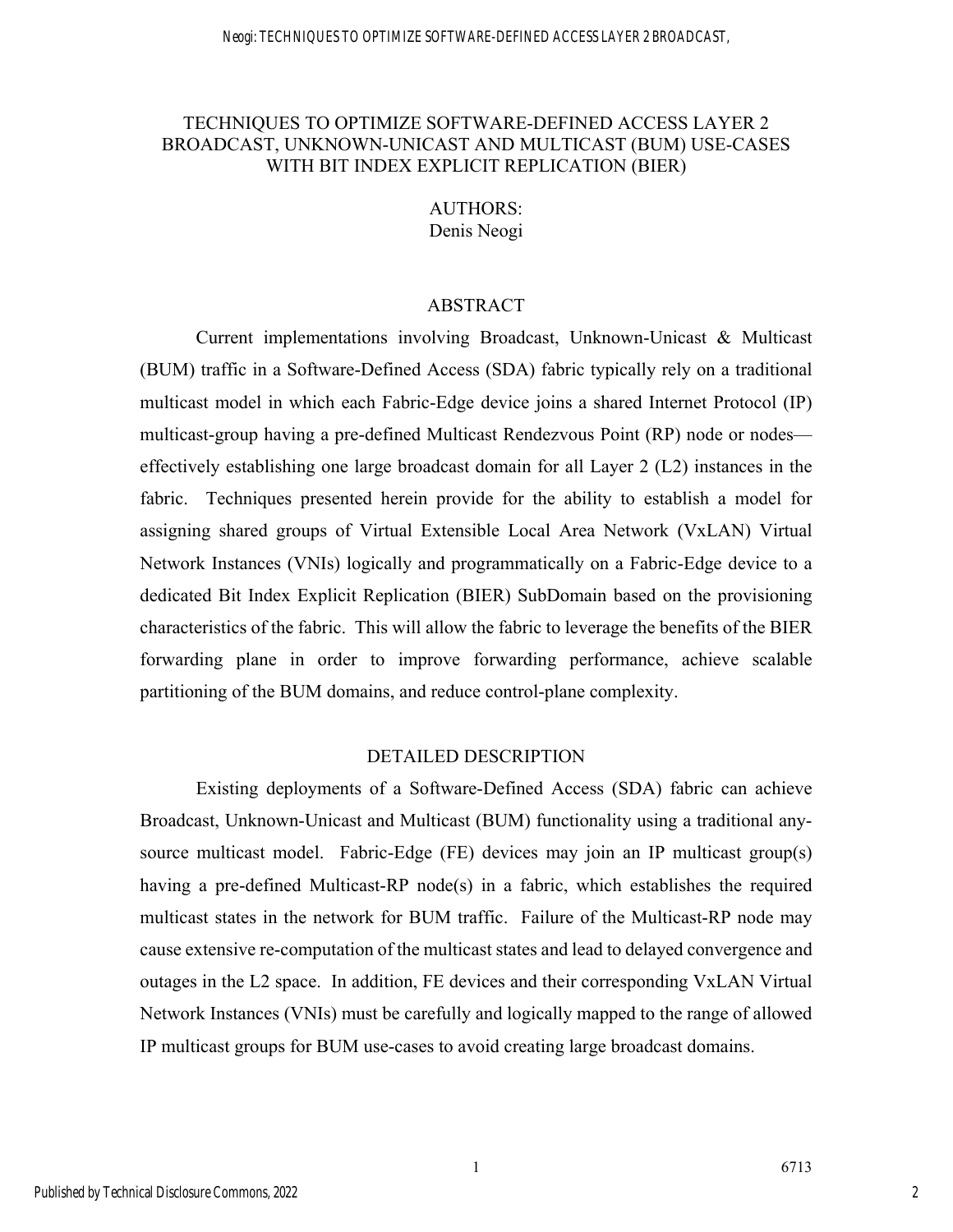It is undesirable to unconditionally flood all such packets to all FE devices in fabric, particularly in cases where the FE devices may not even have the specific VNI configured. This unnecessarily consumes bandwidth within the network and ultimately such packets must be discarded upon receipt on the FE devices to avoid leaking packets outside the VNI space.

It is possible to directly apply Bit Index Explicit Replication (BIER) to solve the problems described above and optimize the multicast state and traffic flows in a fabric, however, a complication that remains involves the assignment and scaling of the IP multicast groups.

As with the existing multicast model, there are two options for IP multicast group assignments:

- 1 1 Mapping of VNI to IP multicast group: This option achieves complete segmentation per VNI. However, this is not practical as the VNI assignment space can involve up to 16 million variations, while IP multicast groups for BUM use-cases are usually restricted to a small range.
- N 1 Mapping of VNI to IP multicast group: For this option, N different VNIs are mapped to a common IP multicast group. All traffic sent to this multicast group are unconditionally delivered to all participating edge nodes (even if an edge node is not configured to receive any traffic for a given VNI). This scheme is subject to the limitations noted above in terms of creating a large broadcast domain and sub-optimal usage of network bandwidth.

Both the existing multicast model and the standard BIER model rely on the edge nodes using Protocol Independent Multicast (PIM) and/or Internet Group Management Protocol (IGMP) signaling in order to indicate an intention to 'Join' or 'Leave' a multicast group. Based on this signaling and local device configurations, the multicast infrastructure creates and maintains all the source and group (S, G) entries in the network.

Another potential option to facilitate IP multicast group assignment is described in the Internet Engineering Task Force (IETF) Draft: https://datatracker.ietf.org/doc/html/draft-wang-bier-vxlan-use-case-02. This potential option utilizes Multicast Listener Discovery (MLD) and IGMP extensions to advertise each edge node's VNI membership in the fabric on a per-edge node and per-VNI basis. However,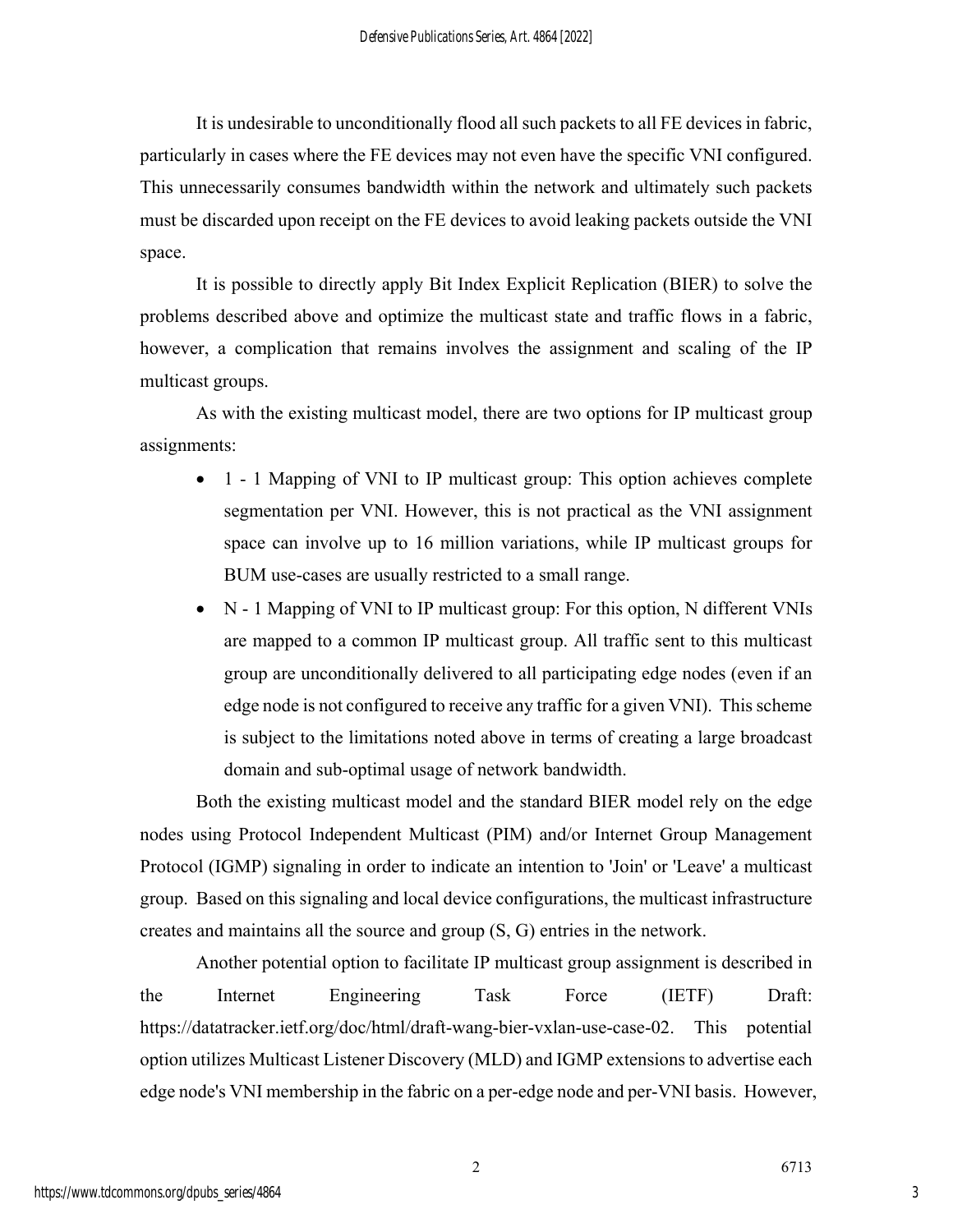this option may become difficult to handle in the control-plane in terms of the volume of advertisements and unique encapsulation strings per VNI as number of edge nodes and VNIs in the fabric are scaled up.

Presented herein is an alternative technique for deploying BIER with SDA or Ethernet Virtual Private Network (EVPN) implementations and translating fabric topology characteristics such that:

- Sets of common VNIs on all edge devices in a fabric are mapped to dedicated BIER SubDomains.
- PIM / IGMP Join / Leave signaling is not required in the fabric in the context of BUM use-cases and, therefore, does not involve IP multicast groups.
- BIER SubDomain memberships are computed and provisioned on the edge devices (via a network controller) and advertised via standardized IGP extensions for BIER.
- BIER forwarding concepts can be leveraged to establish a reduced state multicast forwarding layer in the core fabric network with performance and convergence comparable to unicast forwarding.

As shown below in the sample configuration snippet of Figure 1, the common deployment model is to have all FE devices join a shared IP multicast group (e.g., 239.1.1.1) for all VNIs). During operation, BUM traffic originating from an ingress FE device is to traverse the multicast-tree to reach all other FE devices participating in the shared multicast-group.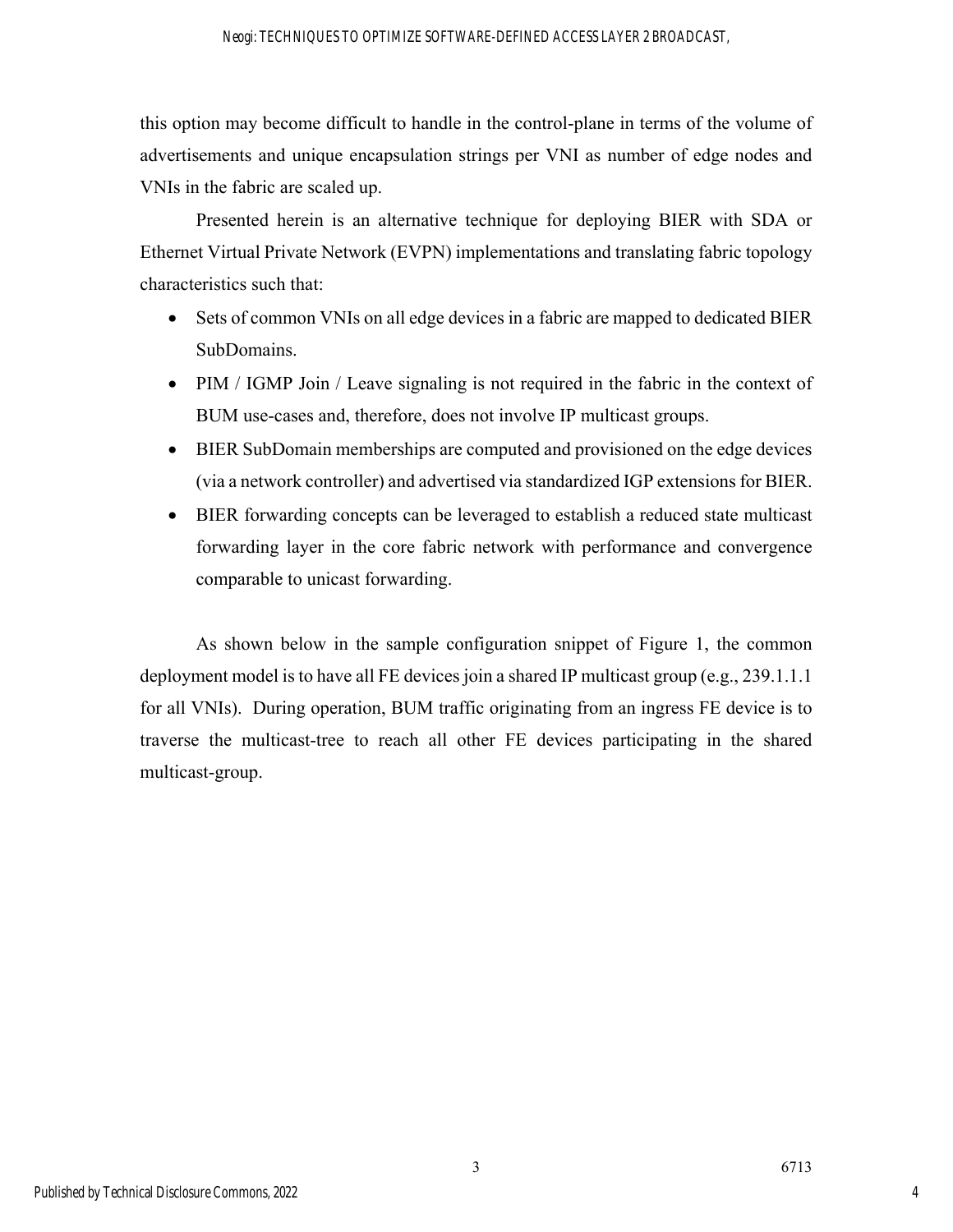

*Figure 1: Example Network Configuration Model*

This model can be improved upon by mapping the BUM topology characteristics of the SDA (or EVPN) fabric to a BIER capable multicast domain. For such a solution, various control-plane requirements need to be satisfied. For example, each FE device is to be allocated a unique identifier (ID) in the fabric. In BIER terminology, this will be referred to as the Bit Forwarding Router-ID (BFR-ID). Further, the number of FE devices in the fabric is to be known in order to select a sufficiently large BitStringLength (and SetIndex)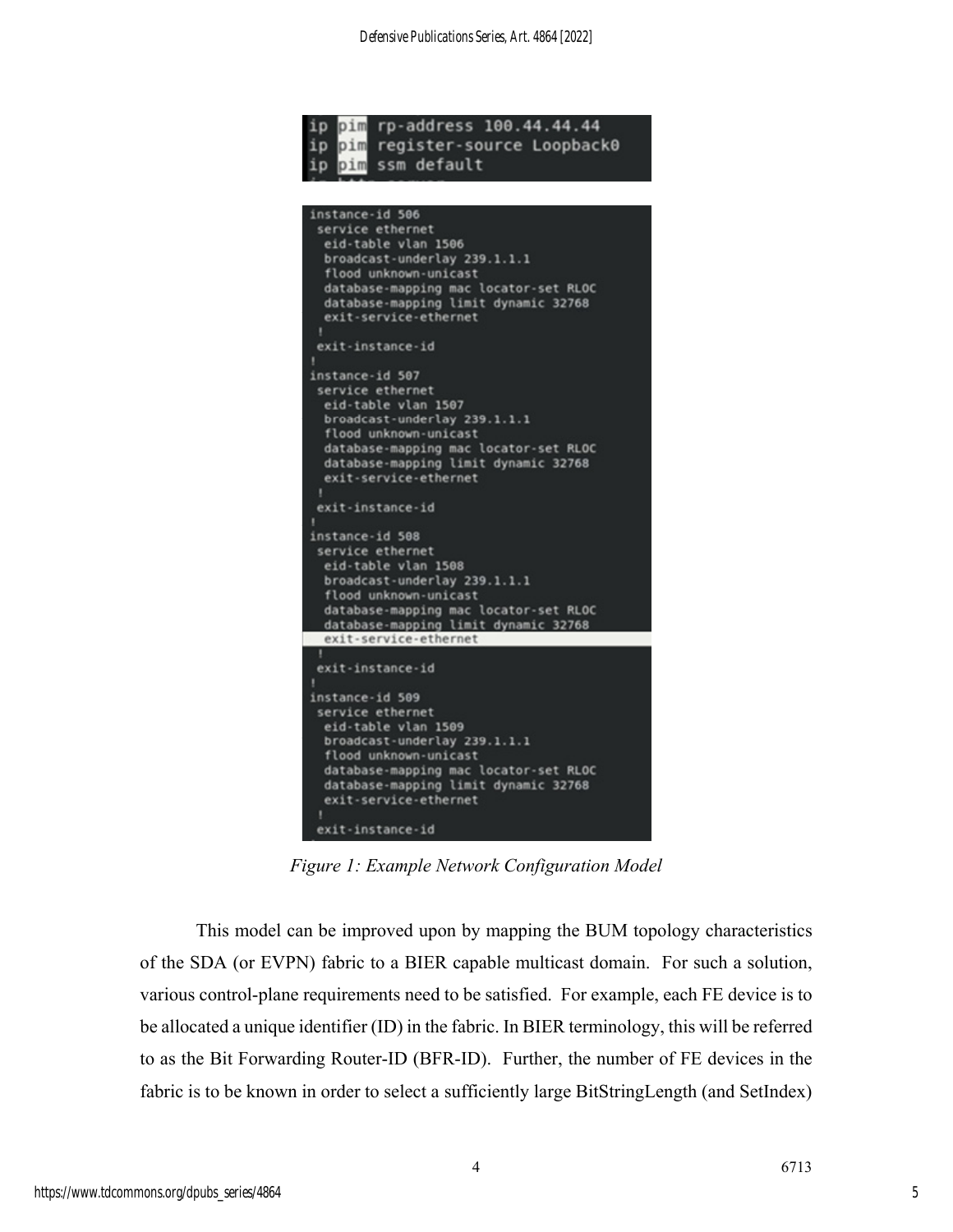mapping, which identifies each Bit Forwarding Egress Router (BFER) with a unique bit position in the encapsulation string. Additionally, a list of all BUM enabled VNIs programmed on FE devices in the SDA (or EVPN) fabric is to be known.

It should be noted that loopback addresses advertised in the fabric underlay (such as Locator ID Separation Protocol (LISP) Resource Locators (RLOCs) or EVPN Virtual Tunnel Endpoints (VTEPs)) can uniquely identify an FE device in the fabric. The fabric maximum transmission unit (MTU) is also to be set to a sufficiently large value (e.g., 9100 bytes) so that addition of BIER encapsulation to select packet flows (even with larger Bit String Length values) should not result in packet fragmentation and/or be detrimental to fabric performance. Such control-plane requirements can be derived from device configurations while provisioning the fabric and FE devices (e.g., via a network controller, a LISP control-plane node, etc.).

A point of novelty for the technique presented herein rests in the fact that the characteristic of the BUM domains in a fabric can be logically and programmatically modelled as dedicated BIER SubDomains. As a result, there will be no need to explicitly assign or maintain any IP multicast group(s) for the purposes of BUM traffic.

Consequently, FE devices will not need to use PIM / IGMP based Join / Leave signaling in the underlay in order to maintain the multicast state, as this will be handled by explicitly advertising BIER SubDomain memberships via established routing protocol extensions for BIER.

To establish this model, a shared BIER subdomain can be defined in the context of this proposal as a grouping of Fabric-Edges having a common set of BUM-enabled VNI. Consider the following example with 4 FE devices having the following BUM-enabled VNI configuration:

Edge1: VNI1, VNI2, VNI3, VNI4, VNI5, VNI6, VNI7, VNI8 Edge2: VNI1, VNI2, VNI3, VNI4, VNI5 Edge3: VNI1, VNI2, VNI3, - , - Edge4: VNI1, VNI2, VNI3, - , - , VNI6, VNI7, VNI8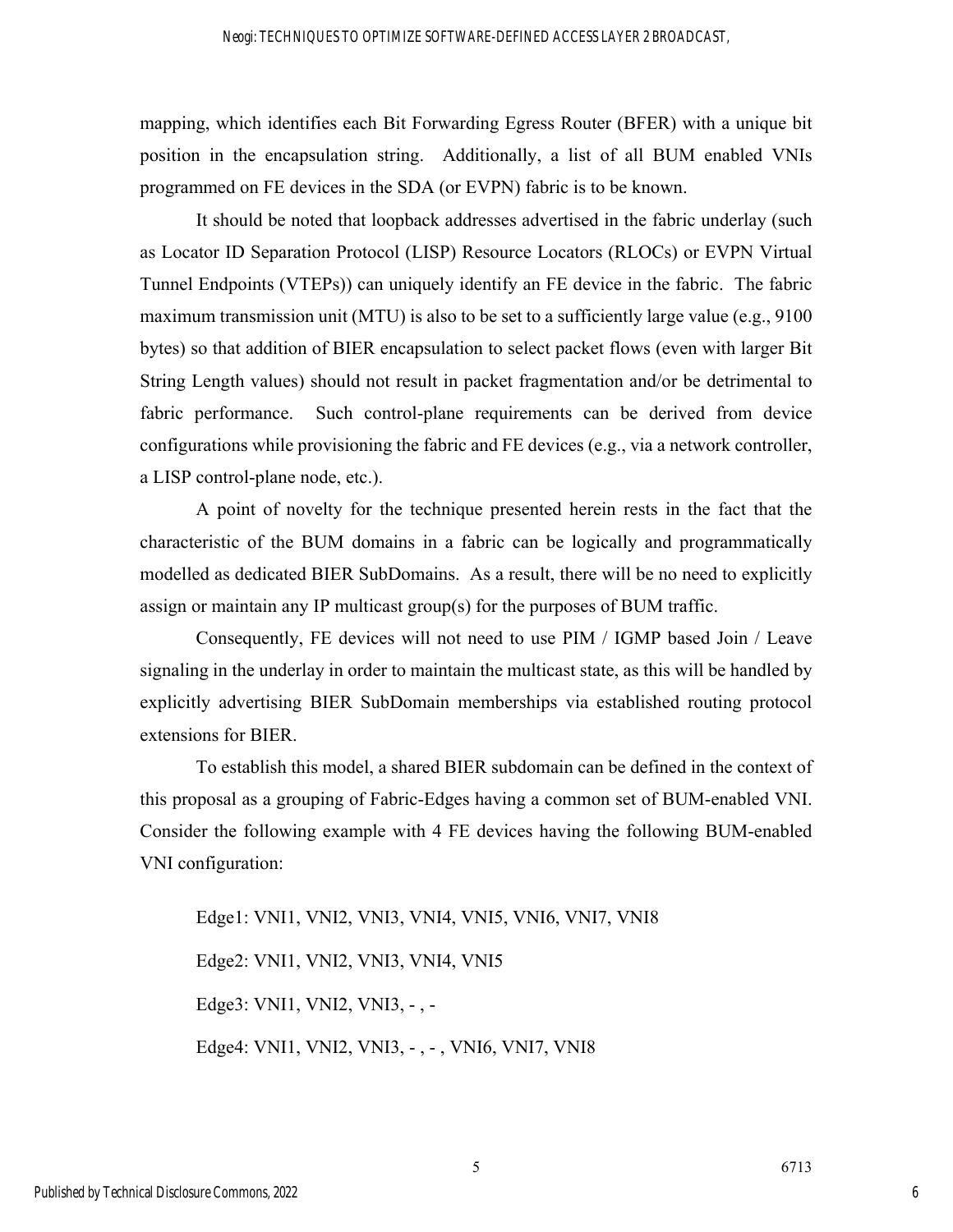The BIER SubDomains and associated FE devices would therefore be assigned

SD1 (VNI1, VNI2, VNI3): Edge1, Edge2, Edge3, Edge4

SD2 (VNI4, VNI5): Edge1, Edge2

as:

SD3 (VNI6, VNI7, VNI8): Edge1, Edge4

Each BFR in the Fabric would therefore need to advertise its BIER SubDomain associations as follows:

Edge1 (BFR1) - SD1, SD2, SD3 Edge2 (BFR2) - SD1, SD2 Edge3 (BFR3) - SD1 Edge4 (BFR4) - SD1, SD3

Ideally, a controller (or mapping system) having full visibility of the fabric deployment could be utilized to enable automation of the entire process of dynamically computing optimal FE groups and applying all necessary configuration to the FEs. In some instances, a network operator may opt to assign a set of VNIs to a BIER SubDomain using any other preferred method, but it may be difficult to ensure this SubDomain grouping is optimal without further re-configurations based on other VNIs being deployed/removed. As long as any given VNI is consistently mapped to same SubDomain ID on all FEs in the Fabric, the packets will be delivered correctly but may not necessarily be in the most optimal way.

From FE perspective at the configuration stage, the FE only needs to know the relationship between a set of VNIs and a BIER SubDomain. All FEs communicating in the context of this shared set of VNIs are to advertise their membership in the selected BIER SubDomain.

The BIER state can be advertised into the fabric by routing protocols supporting BIER extensions (e.g., as described in IETF Request for Comments RFC8444/RFC8401). As a result, the fabric learns the location and reachability for all Edges (BFRs) participating in any given BIER SubDomain and can compute the BIER forwarding state at each node.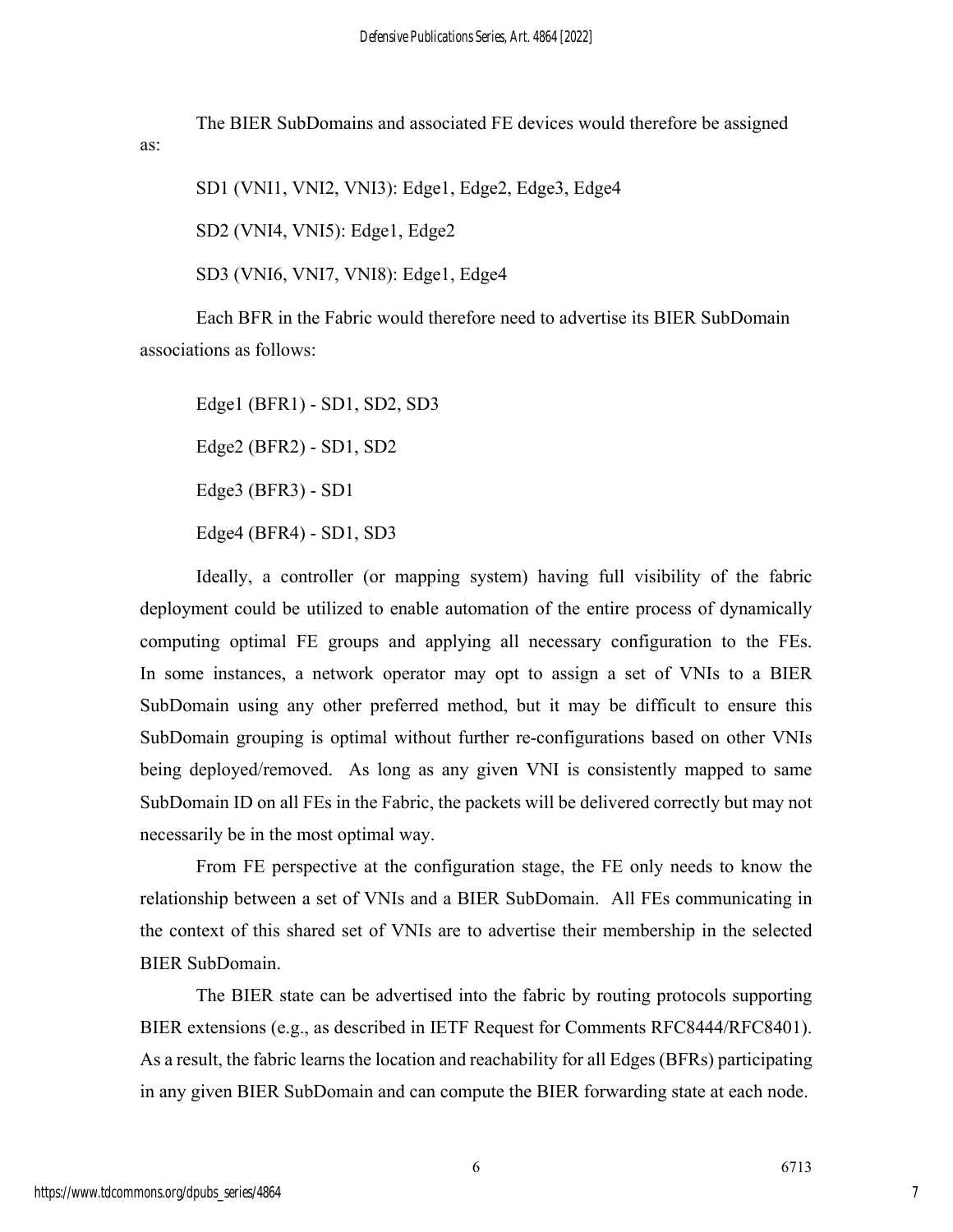## Neogi: TECHNIQUES TO OPTIMIZE SOFTWARE-DEFINED ACCESS LAYER 2 BROADCAST,

A new FE device on-boarded to the fabric (and depending on its BUM Enabled VNI associations) will only affect the BIER SubDomains to which the FE device is to be added. All other BIER SubDomains remain unaffected if there is no change in VNI / FE device memberships.

On an ingress FE device, for the purposes of applying BIER encapsulation to the payload, it is necessary to know the BIER SubDomain to which to send a given packet. Since any given VNI can only participate in one BIER SubDomain, the ingress FE device only needs to know this VNI to BIER SubDomain mapping.

This proposal would also make the BIER SubDomain a configurable attribute of the dynamically allocated L2LISP0.X interface (or any other forwarding construct used for the purposes of VxLAN encapsulation) corresponding to the L2 VNI such that the instance may be moved from group to group based on optimal SubDomain computation. The process of mapping a VNI to a BIER SubDomain on an FE does not involve BIER.

For SDA deployments involving LISP, an L2LISP0.X sub-interface can be configured for every configured L2 VNI. This new BIER SubDomain mapping can be programmed as an attribute of the respective interface. For example, the L2LISP interface to BIER SubDomain mappings could be defined as:

L2LISP0.1, L2LISP0.2, L2LISP0.3 -> SD1 L2LISP0.4, L2LISP0.5  $\rightarrow$  SD2 L2LISP0.6, L2LISP0.7, L2LISP0.8 -> SD3

BUM traffic originating from any of these interfaces (or their associated VLANs) would need to broadcast only to FE devices participating in the same BIER SubDomain. The BIER encapsulation for packets by a given FE device would therefore need to specify the SubDomain and encode the list of BFERs (excluding itself) participating in this SubDomain into a corresponding BIER BitString.

The existing model of assigning a common multicast group for a subset of VNIs in an SDA may not be optimal in all cases, as it does not necessarily consider the endpoints of the flows. If even one of the VNIs in the subset is provisioned on an FE, then it will receive all BUM packets for all VNIs in the common multicast group.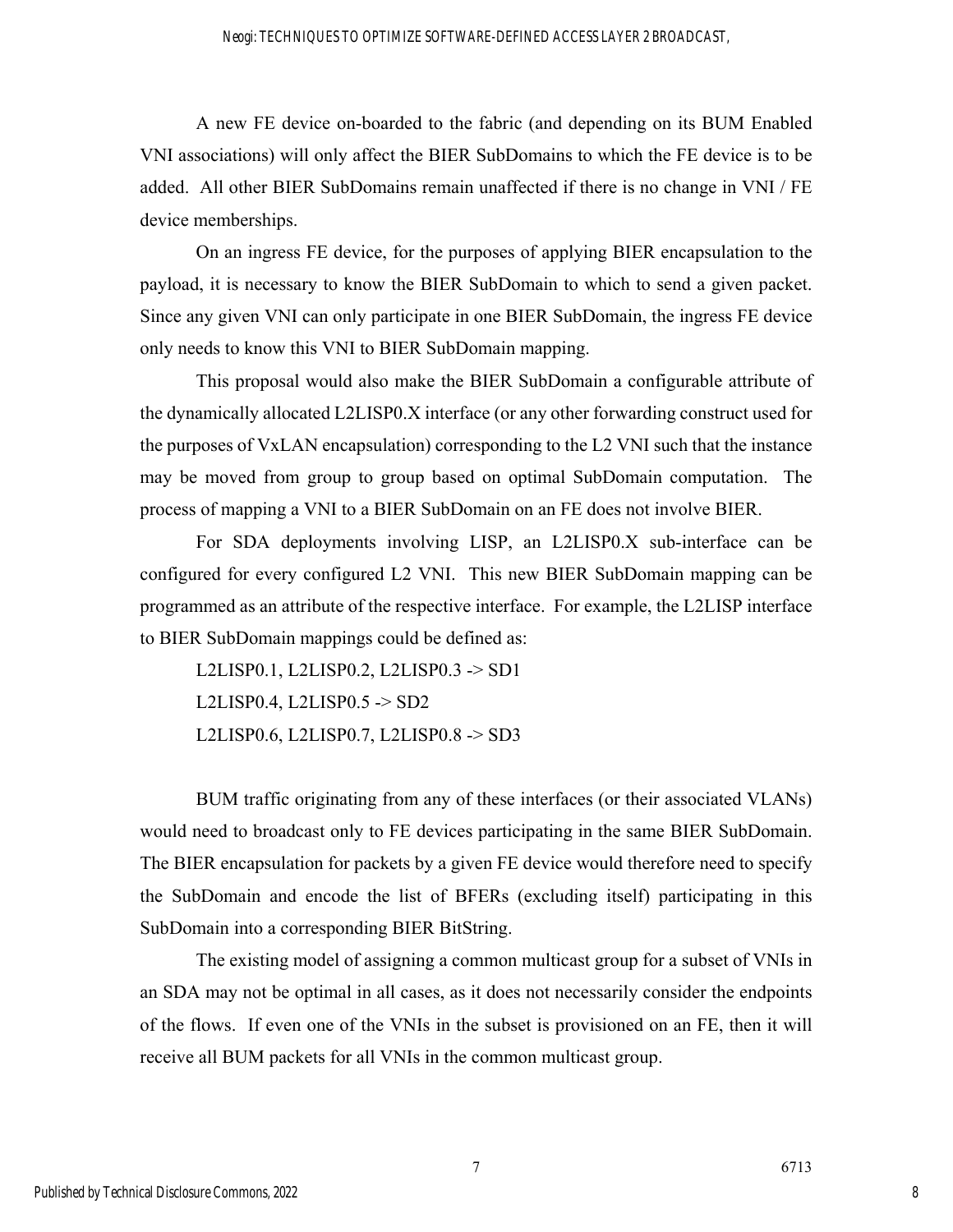In contrast, the approach provided in this proposal provides for partitioning the space based on a group of FEs communicating in the context of a shared set of VNIs.

In this model, the BIER SubDomain becomes the functional equivalent of a multicast group, as it would describe completely all interested recipients of the flow. Therefore, each FE only needs to maintain a single "broadcast" BitString per BIER SubDomain of which it is a member. This "broadcast" BitString at the ingress FE sets the ID of all BFERs (excluding itself) known to participate in that SubDomain as announced by IGP advertisements with BIER extensions.

The configuration stage described above is what determines the relationship between VNIs and BIER SubDomains. This relationship may change dynamically based on the configurational state of the network. In the scope of a BIER SubDomain at any given FE, the addition/removal of a recipient of the multicast flow only involves set/unset of a bit (corresponding to the BFER) in the BitString.

To complete the forwarding state, the FE then also computes the BIER forwarding chains in the Forwarding Information Base (FIB) based on reachability information derived from same IGP advertisement. This uses the standard process as described in the BIER forwarding specifications (i.e., as prescribed per RFC 8279 and RFC 8296).

All FEs should advertise the same BFR-ID for all SubDomains in which it participates (including the default SubDomain 0). Since all FEs in the fabric participate in SubDomain 0, the forwarding optimization would be to share and use the forwarding chains from SubDomain 0 across all other SubDomains at the FE. In this manner, forwarding chains only need to be recomputed if an FE is added/removed from the fabric. At forwarding time, the data-plane can derive the SubDomain BitString from the originating L2LISP0.X interface, apply the encapsulation, and forward packets along the shared forwarding chains.

It should be noted that once all  $FE + BIER$  SubDomain associations are advertised and known, this BIER encapsulation becomes constant, as there are no group specific receivers to encode, rather it is always a broadcast within any given SubDomain. As the payload of the BIER packet would be User Datagram Protocol (UDP) + VxLAN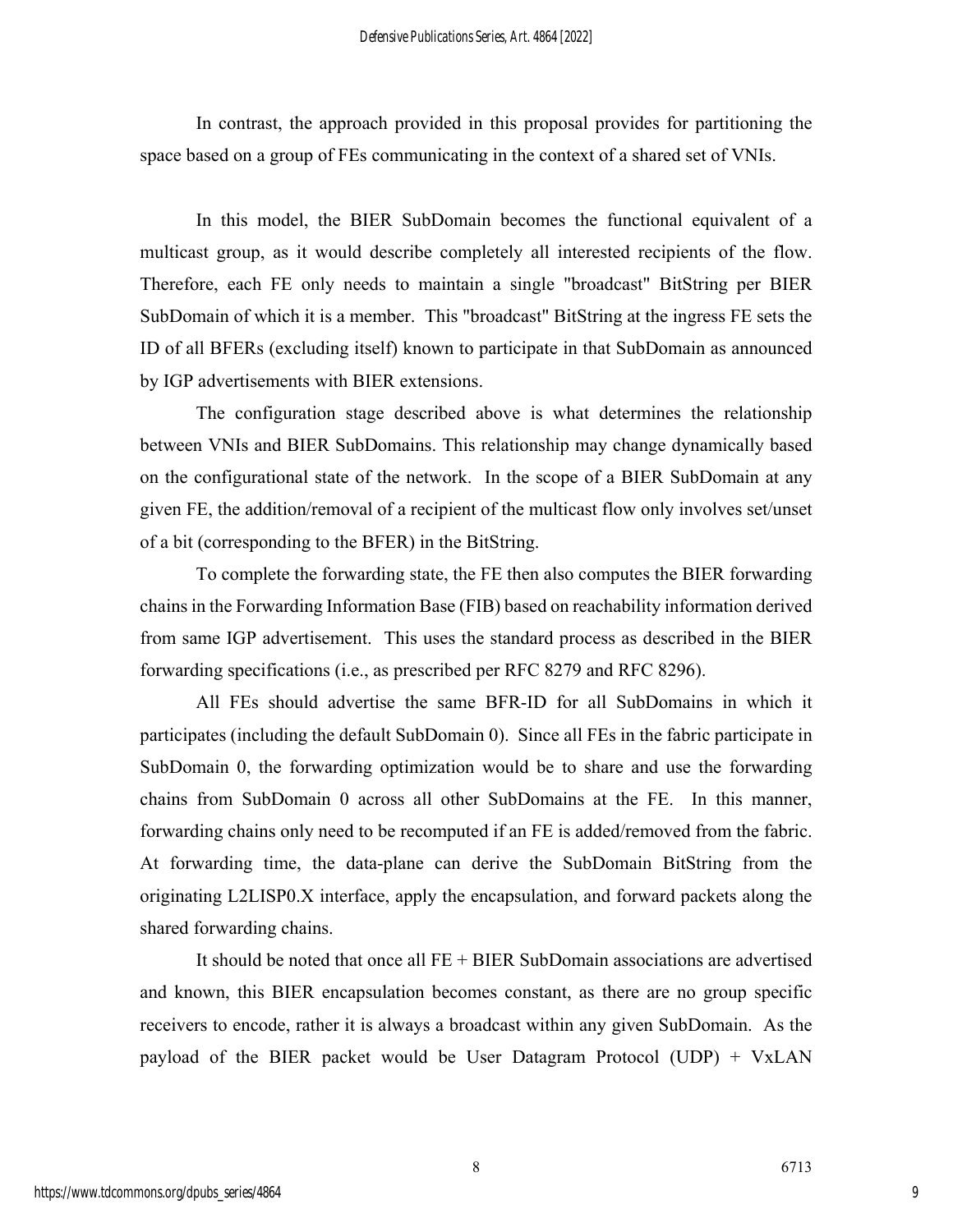encapsulated data, the protocol field in the BIER header would specify 'UDP' and the VxLAN header would specify the originating L2 VNI.

Figure 2, below, illustrates an example packet flow involving the various BIER subdomain assignments of this example.



*Figure 2: Example Packet Flow*

With the BIER encapsulation applied, the packet can be delivered to all BFERs indicated in the BIER BitString (for the corresponding BIER SubDomain) following the established BIER and unicast forwarding states in the network (i.e., as prescribed per RFC 8279 and RFC 8296).

When packet is received at the BFERs, the BIER header can be removed (as packet is indicated for-us with our BFR-ID set in the BitString) and further UDP/VxLAN decapsulation can be performed before transmitting the inner payload. It should be noted that it is guaranteed that the packet will never need to be discarded as the target VNI must exist on the Egress Edge devices (BFERs) as advertised by the routing protocol.

The above example illustrates a scenario with logical partitions into multiple BIER SubDomains based on common sets of BUM enabled VNIs. However, in deployments where all/most BUM enabled VNIs may be shared between edge devices in the fabric, the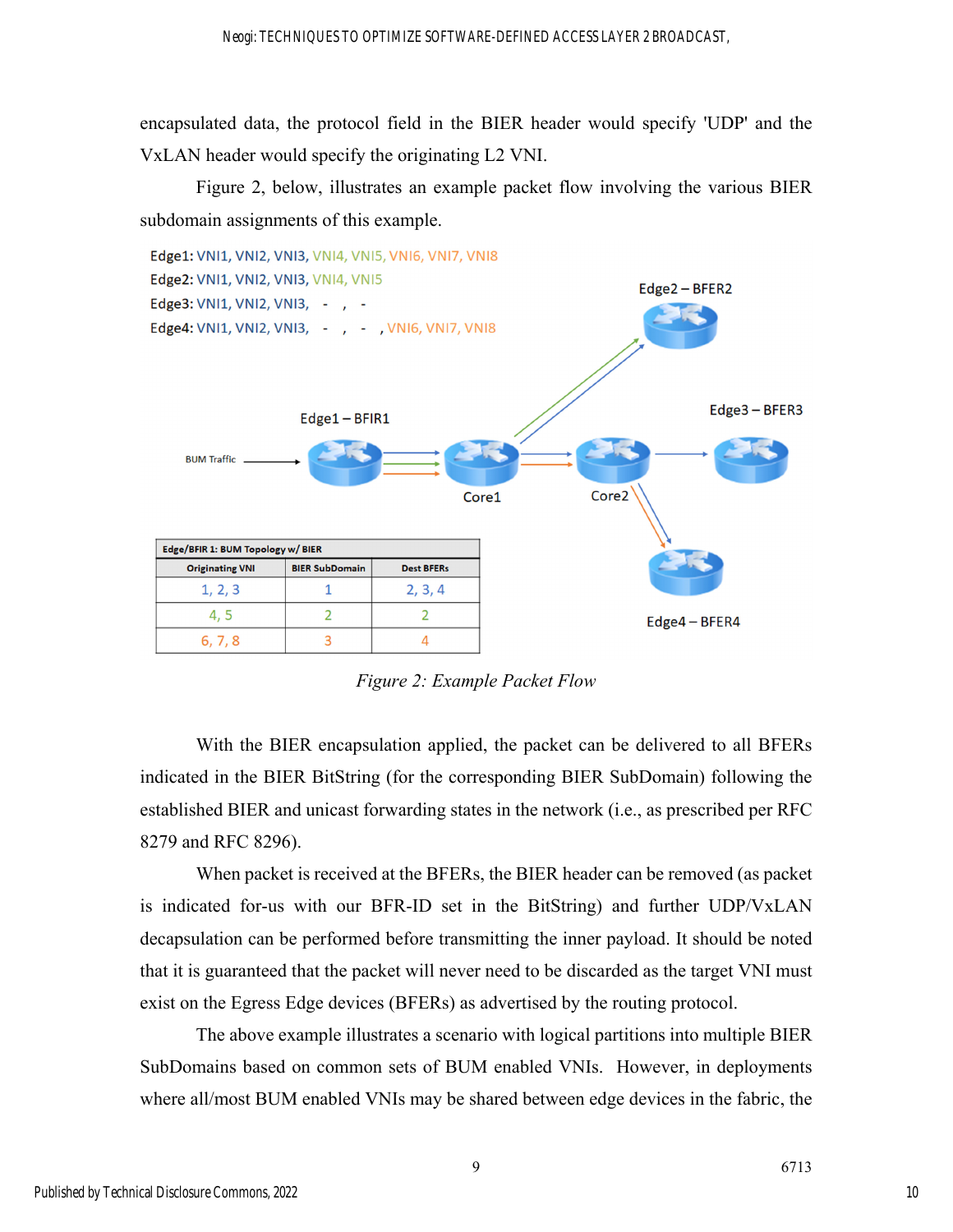controller/user may choose to segment the L2 broadcast-domains based on user-defined policies and configurations. The end-result in either scenario is a reduction in the overall volume of BUM traffic within the fabric, as packets can be delivered much more selectively and only to registered FE devices.

For use-cases involving deployment of a new VNI at a given FE (assuming the same VNI will also be deployed at several other FEs in the fabric), two potential scenarios may be considered.

- (1) There already exists a BIER SubDomain for BUM traffic between all the same FEs. In this case, when the VNI is provisioned at the FEs, the VNI can be mapped to the existing SubDomain. No further IGP advertisements are needed in this scenario as the existing BitString / forwarding chains for the SubDomain already contains all the information needed to deliver the traffic to all interested recipients; or
- (2) If no such SubDomain currently exists, then a new SubDomain can be allocated and the new VNI can be mapped to the new SubDomain on all relevant FEs. The FEs in this new SubDomain can then advertise their membership via the BIER IGP extensions, thus allowing computation of the BitString.

For example, with reference to the example as illustrated in Figure 2, if VNI4 is deployed on FE3 and FE4, then scenario (1) is implemented and VNI4 should be merged into SubDomain1 on all FEs using VNI4. In another example, if VNI4 is deployed to FE3 only, then scenario (2) is implemented and VNI4 should be moved to some newly allocated SubDomainX on all FEs using VNI4

In summary, the novelty of this proposal to partition the broadcast domains in a fabric as dedicated BIER SubDomains, when coupled with the BIER forwarding plane may provide for the ability to achieve various improvements over conventional multicast implementations. For example, scalable partitioning and creation of BUM traffic groups may minimize bandwidth usage by BUM traffic flows and associated multicast state advertisements in the fabric. Further, the techniques presented herein are not dependent on IP multicast groups, multicast-RP nodes, or associated PIM/IGMP signaling